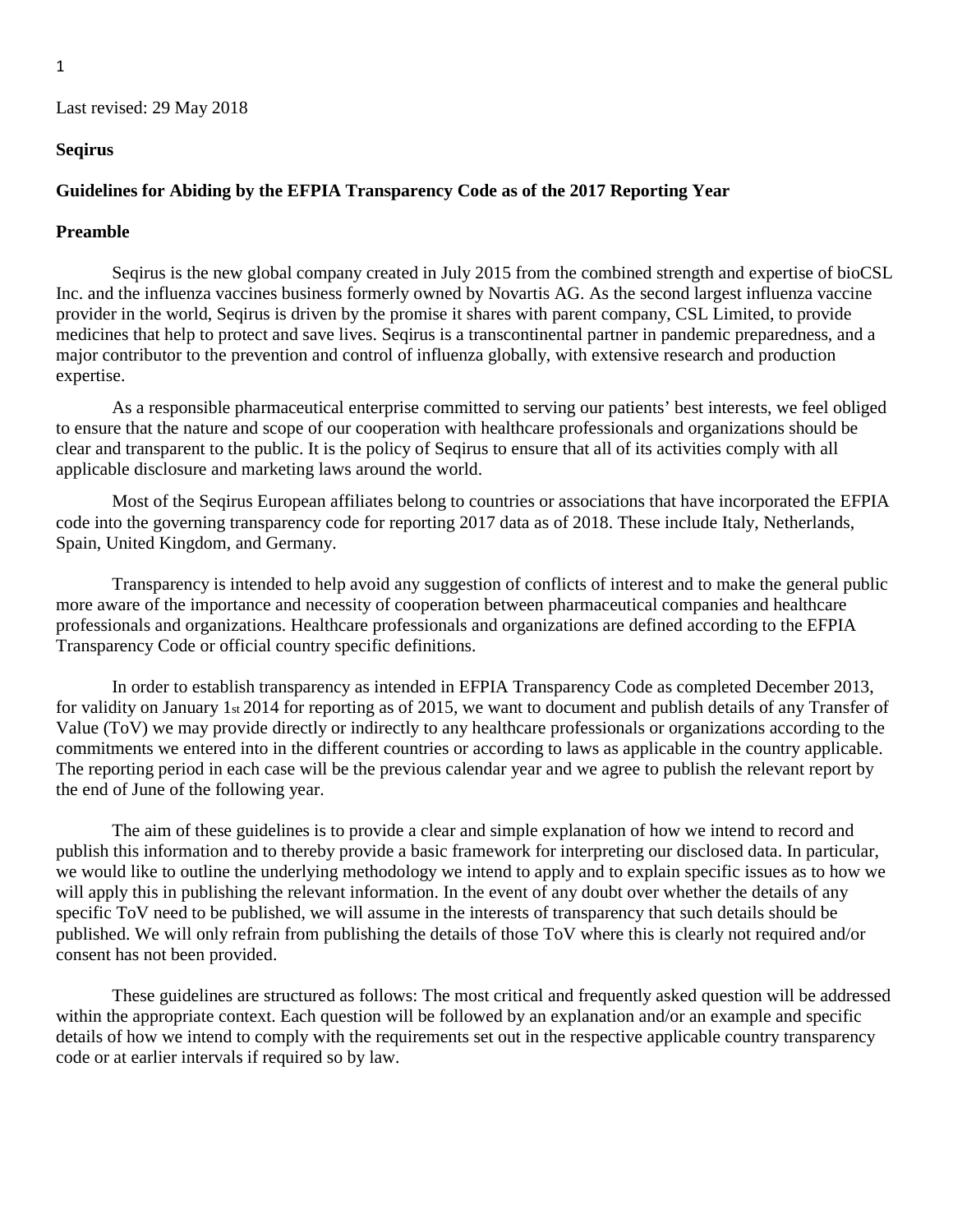# **Table of Contents**

<span id="page-1-0"></span>

| 4. ToV for product groups which do not solely comprise prescription pharmaceuticals5 |  |
|--------------------------------------------------------------------------------------|--|
|                                                                                      |  |
|                                                                                      |  |
|                                                                                      |  |
|                                                                                      |  |
|                                                                                      |  |
|                                                                                      |  |
|                                                                                      |  |
|                                                                                      |  |
|                                                                                      |  |
|                                                                                      |  |
|                                                                                      |  |
|                                                                                      |  |
| 4. Continuous professional development events - travel and accommodation costs9      |  |
|                                                                                      |  |
|                                                                                      |  |
|                                                                                      |  |
|                                                                                      |  |
|                                                                                      |  |
|                                                                                      |  |
|                                                                                      |  |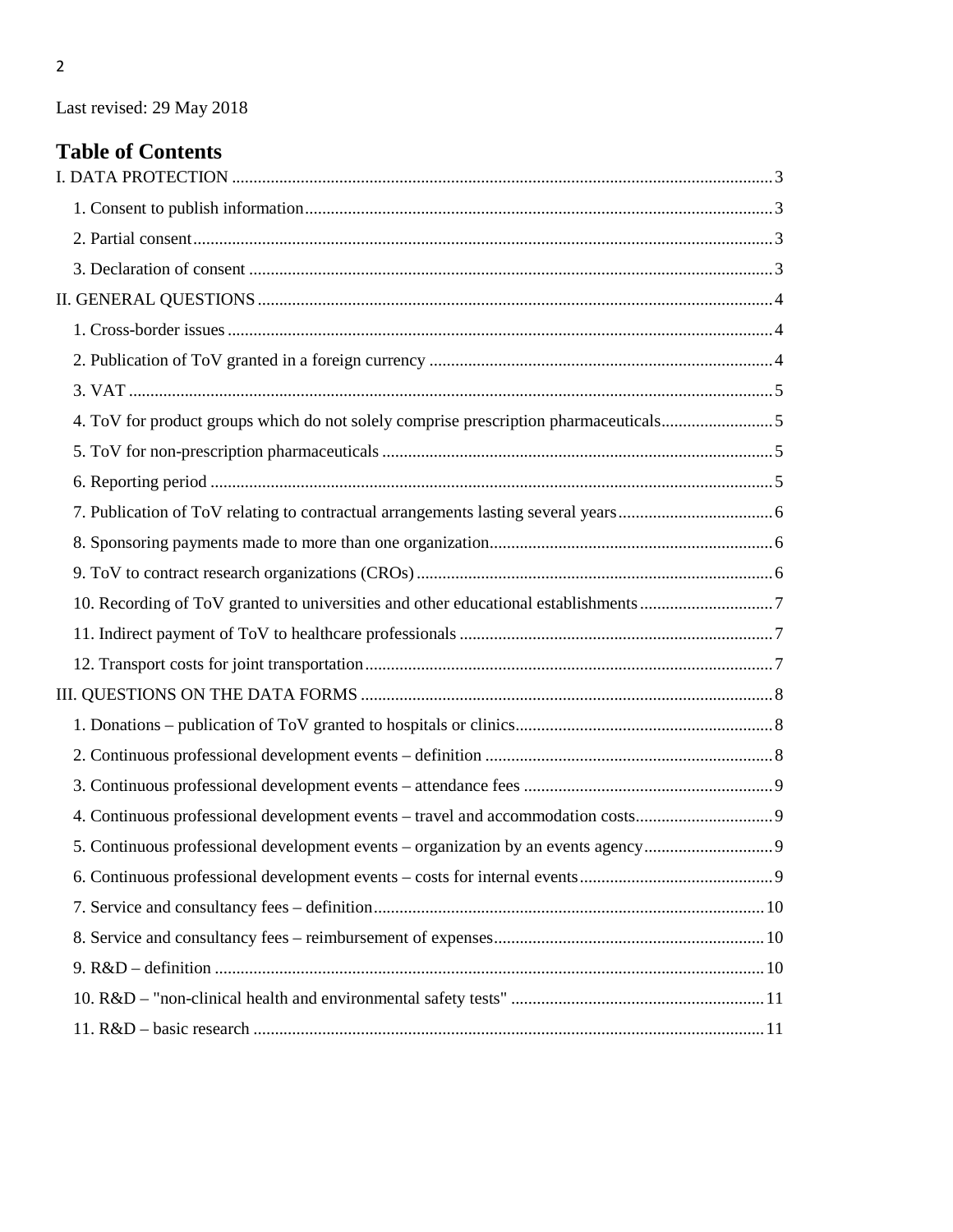# **I. DATA PROTECTION**

### <span id="page-2-0"></span>**1. Consent to publish information**

### 1.1 **Question**

*How important is permission from the healthcare professionals or organizations concerned in terms of publishing the information?* 

#### 1.2 **Legal background**

Everyone is entitled by law to protection of data relating to them. This basic right covers the recording, processing and dissemination of any personal information, whereby any of these shall require the specific consent of the person affected. There are strict requirements for any such consent – it must be explicit, it needs to be visually highlighted in any contractual texts or similar documents and must be clearly and transparently worded.

#### 1.3 **Our approach**

We require all healthcare professionals to provide their consent to us for publishing details of any ToV they receive from us. If this consent is denied, we will only publish the total value of the ToV without specifying the name of the recipient.

### <span id="page-2-1"></span>**2. Partial consent**

#### 2.1 **Question**

*What will we do if a healthcare professional only agrees to publication of some of the relevant information, despite our efforts to obtain full consent?* 

#### 2.2 **Example**

This situation may arise, for instance, where the healthcare professional agrees to the publication of details of having received funding to attend a professional congress or seminar, but does not agree to the publication of the travel and accommodation costs associated with the trip. Another potential example is where the person concerned agrees to the publication of the expenses paid in connection with attending such an event, but not to the publication of any associated consultancy fee.

#### 2.3 **Our approach**

If only partial consent to publication is given, the amount of all the ToV to the healthcare professional concerned will only be aggregated completely - included in the column indicating total amounts.

### <span id="page-2-2"></span>**3. Declaration of consent**

#### 3.1 **Question**

*What sort of declaration of consent is our data processing based on?* 

### 3.2 **Our approach**

Before disclosure, all healthcare professionals and organizations will inform of the transparency policy and requested to provide consent. Only data will be collected that is allowed to be collected according to data privacy law, or is explicitly provided by and HCP or HCO for disclosure purposes.

### 4. **Duration of publication**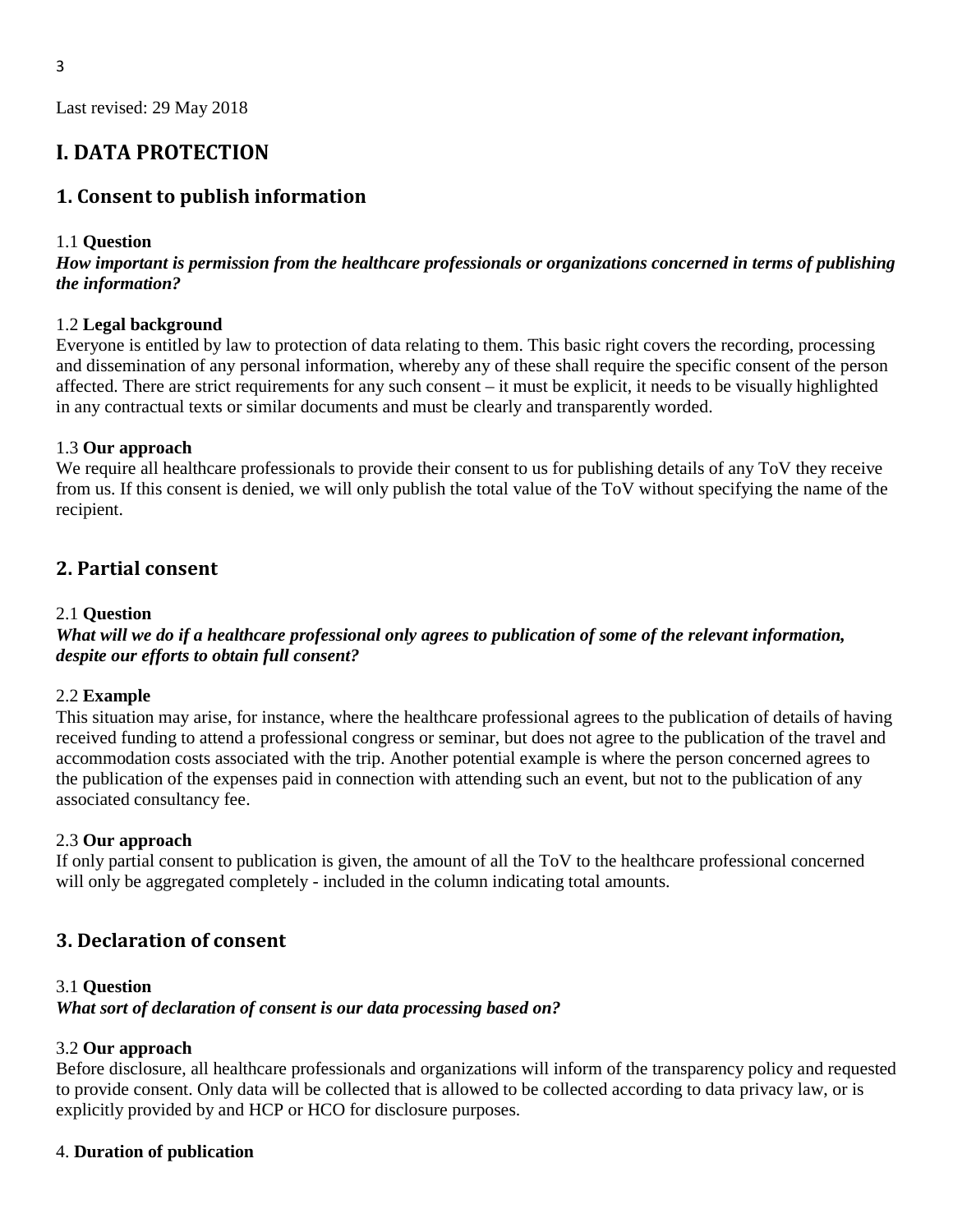#### 4.1 **Question**

#### *How long do we make the information available for on our [platform name] platform?*

#### 4.2 **Our approach**

Our report is generally available for a period of 3-4 years. We will amend the report accordingly in the event that any healthcare professional should withdraw their consent during such period. This means that on a rolling basis, every year the oldest entries will be removed from the report and a new entry added. For example, if the report covers 2015, 2017, 2017 – then for 2018 submission, 2015 would be removed from the report. This is a minimum requirement; it may vary according to country specific data protection regulations.

# <span id="page-3-0"></span>**II. GENERAL QUESTIONS**

### <span id="page-3-1"></span>**1. Cross-border issues**

#### 1.1 **Questions**

### *What will we do in the case of cross-border issues where we provide ToV to a healthcare professional or organization based in another European state?*

#### 1.2 **Examples**

A cross-border situation exists when the pecuniary ToV is granted in a country other than the country in which the healthcare professional or organization is based, has their practice, or main office. This sort of situation includes those cases where we, as a subsidiary of the CSL Group conclude a consultancy agreement with a doctor based in another European Country that is required to disclose according to the EFPIA code, country law or association.

#### 1.3 **Our approach**

Any pecuniary ToV which is granted to healthcare professionals or organizations based in another *European member state* in our capacity as a subsidiary of the CSL Group shall be published by our affiliated company based in that country, where the healthcare professional or organization is based. We will publish the information ourselves in any country where we do not have an affiliate (e.g. Finland).

### <span id="page-3-2"></span>**2. Publication of ToV granted in a foreign currency**

#### 2.1 **Question**

*What do we do when the ToV is granted in any currency other than pounds sterling?* 

#### 2.2 **Example**

A doctor based in Germany receives funding from us to take part in a healthcare convention in the US and the attendance fee is paid in US dollars.

#### 2.3 **Our approach**

All ToV specified in our report will be denominated in pounds sterling. If the original payment was not made in pounds sterling, we will convert the amount into pounds sterling using the exchange rate applicable at the time the ToV was paid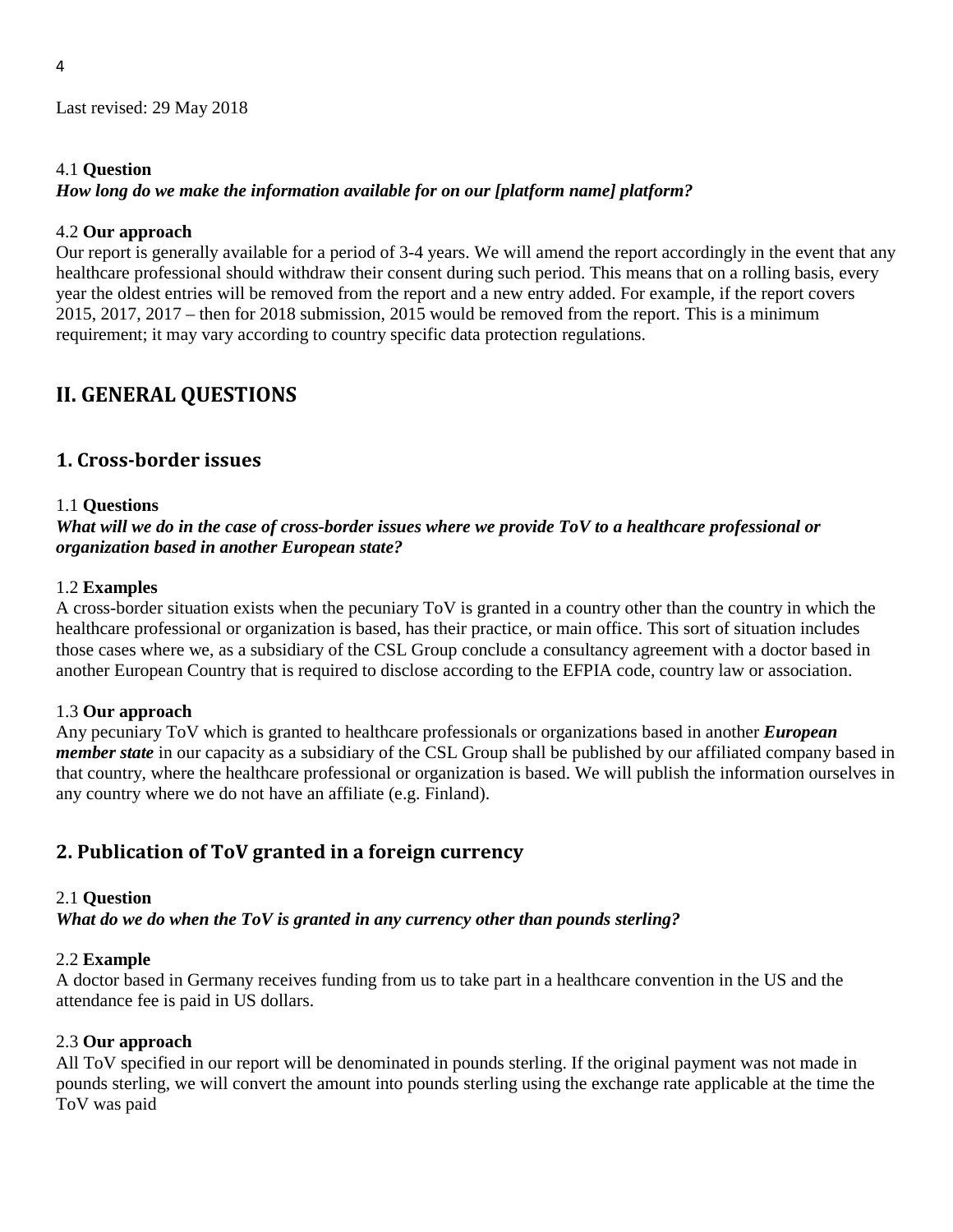### <span id="page-4-0"></span>**3. VAT**

### 3.1 **Question**

*Will the figures we publish indicate VAT?* 

### 3.2 **Legal background**

The EFPIA Transparency Code essentially allows us to publish gross or net figures (i.e. including or excluding VAT).

3.3 **Our approach** 

We will publish the ToV paid excluding VAT.

# <span id="page-4-1"></span>**4. ToV for product groups which do not solely comprise prescription pharmaceuticals**

### 4.1 **Question**

*What will we do if the ToV relate to a group of products which does not solely comprise prescription-only pharmaceuticals?* 

### 4.2 **Legal background**

Under the EFPIA Transparency Code, ToV are only covered in connection with prescription-only medications. In practice, however, such ToV may relate to a group of products made up of a combination of prescription-only and non-prescription pharmaceuticals and other products.

### 4.3 **Our approach**

We will allocate the full amount of ToV as relating to prescription-only pharmaceuticals and will publish it in the appropriate category.

# <span id="page-4-2"></span>**5. ToV for non-prescription pharmaceuticals**

### 5.1 **Question**

*What will we do if the ToV relate to a group of products which includes non-prescription pharmaceuticals?* 

5.2 **Legal background Same AS ABOVE** 

5.3 **Our approach Same AS ABOVE** 

### <span id="page-4-3"></span>**6. Reporting period**

### 6.1 **Question**

*What will we do if more than one reporting period needs to be considered when publishing details of ToV?*

### 6.2 **Example**

This situation may arise in the event that a healthcare professional agrees during one reporting period to appear as a guest speaker at an event, but this event then actually takes place in the following reporting period. Another potential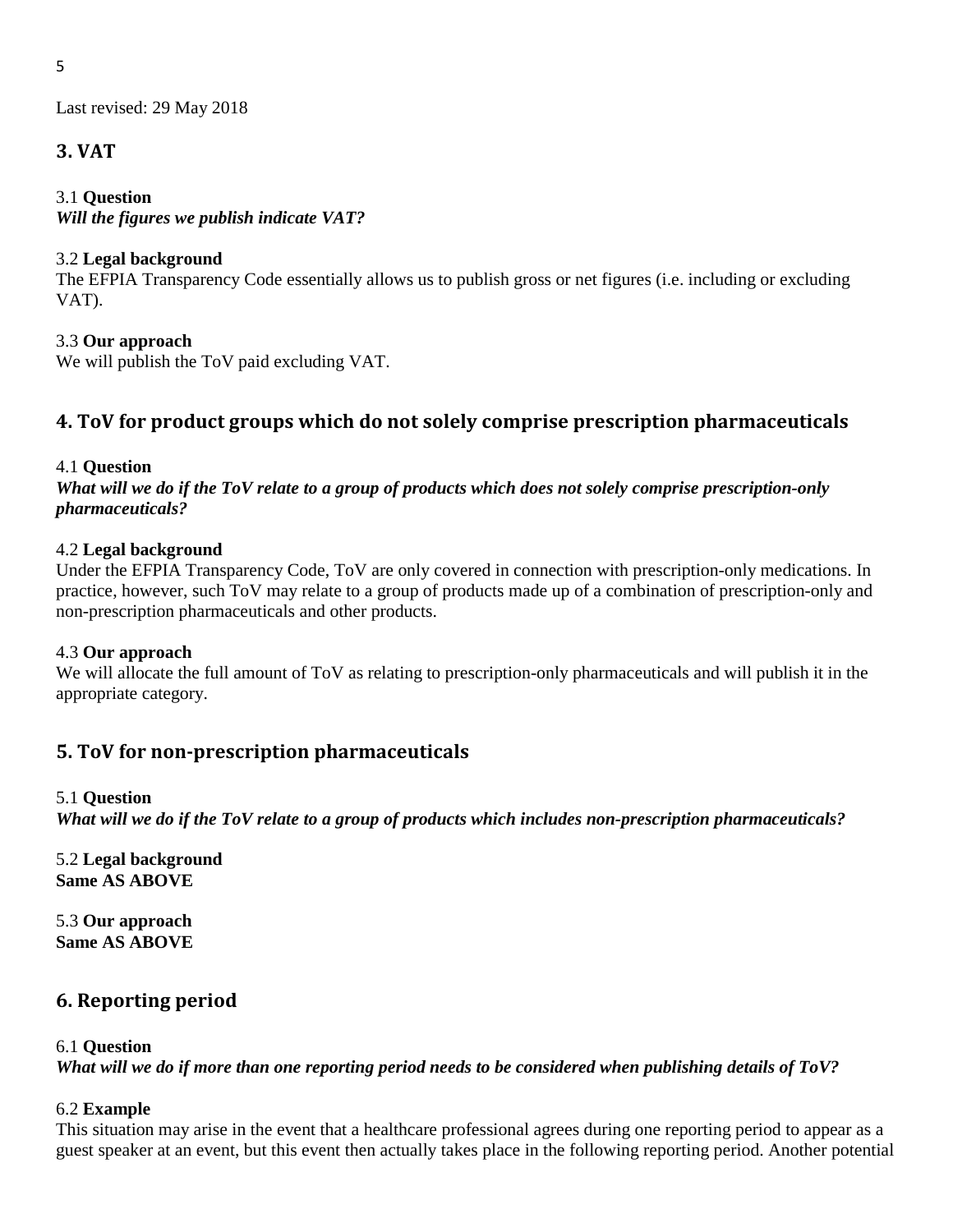6

Last revised: 29 May 2018

example is where ToV is granted in one reporting period, but relates to an event taking place in the next reporting period.

### 6.3 **Our approach**

We will publish ToV in accordance with our internal accounting regulations in the reporting period in which ToV was actually granted to the healthcare professional and recorded in our accounts.

In the event that our internal accounting regulations should change, meaning that a ToV which would have been published in the latter reporting period under the previous regulations would, under the amended regulations, be published in the earlier reporting period, we will continue to publish ToV in the latter reporting period. This means that any changes to our internal regulations will not result in any failure to publish details of any ToV subject to a publication requirement.

# <span id="page-5-0"></span>**7. Publication of ToV relating to contractual arrangements lasting several years**

### 7.1 **Question**

*What will we do in the event of publishing details of a ToV granted in relation to a contract stretching over several years?* 

### 7.2 **Example**

This situation may arise, for example, in the event that we conclude a consultancy agreement with a doctor which has a term from 1 July 2015 to 31 December 2018 and which attracts a total consultancy fee of EUR 3,500.

### 7.3 **Our approach**

In such case, we would calculate the *pro rata* amount relating to the relevant reporting period and would publish this accordingly. In the example given above, a fee of EUR 500 would be due for the 2015 calendar year reporting period, with a fee of EUR 1,000 accruing for each of the 2017, 2017 and 2018 calendar years.

### <span id="page-5-1"></span>**8. Sponsoring payments made to more than one organization**

### 8.1 **Question**

*What will we do in cases where we have a sponsoring agreement with several healthcare organizations?* 

### 8.2 **Our approach**

We will generally publish details ToV on an individual basis in accordance with the EFPIA Transparency Code and/or the applicable country Transparency Code. If an individual ToV can be allocated *pro rata* to the relevant organizations, these shares will be published under the name of the respective organization. If such an allocation is not possible, we will assume that each organization receives a equal share and will publish this accordingly.

# <span id="page-5-2"></span>**9. ToV to contract research organizations (CROs)**

### 9.1 **Question**

*What will we do in the event of ToV being granted to contract research organizations (CROs)?* 

### 9.2 **Background**

Contract / clinical research organizations are research organizations which provide clinical study planning and execution services to companies in the pharmaceutical sector in return for payment.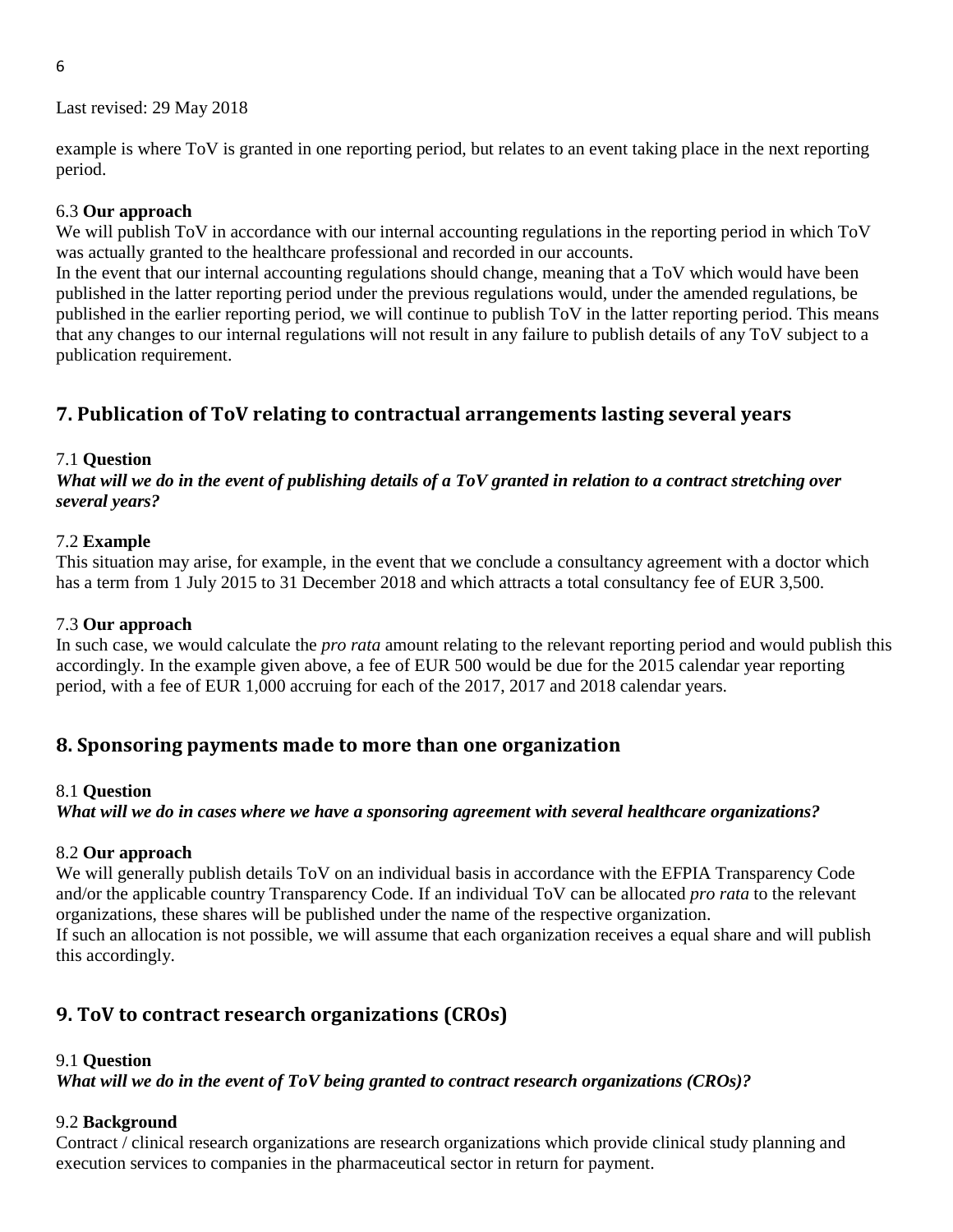#### 9.3 **Our approach**

We will not generally publish details of any ToV granted to any CROs whose services we retain. The exceptions are those cases where

 $\Box$  the CRO is comprised of healthcare professionals or has links to a medical institution (like a university hospital or a publicly-run organization). In such case, the CRO is considered to be an organization and details of any ToV granted to it will be published by us individually in accordance with the general regulations.

 $\Box$  the CRO is used to indirectly grant ToV to healthcare professionals ("pass-through costs"). In such case, we will publish the individual details of each of these ToV, indicating the relevant healthcare professional in each case.

### <span id="page-6-0"></span>**10. Recording of ToV granted to universities and other educational establishments**

#### 10.1 **Question**

*What will we do in terms of the publication of ToV granted to universities and other educational establishments?* 

#### 10.2 **Our approach**

Generally speaking, any ToV we may grant to universities and other educational establishments are not covered by the EFPIA Transparency Code. We will only publish details of such ToV in the event that they indirectly find their way to an organization, such as a university hospital, or one or more healthcare professionals, or if the organization falls into the HCO category according to a country law or the respective Country Transparency Code that is more specific than the EFPIA code. In such case, we will publish the details of each of those ToV under the name of the university or other educational establishment to which they were granted.

### <span id="page-6-1"></span>**11. Indirect payment of ToV to healthcare professionals**

#### 11.1 **Question**

### *What will we do in the event that ToV are paid to healthcare professionals indirectly via third parties?*

### 11.2 **Our approach**

In the event that we become aware that ToV granted by us to a third party have been passed on to healthcare professionals, or those persons have benefitted from such, we will generally publish the details of each of those ToV under the name of the relevant healthcare professional, if possible. Our contractual arrangements with third parties include provisions that third parties will provide us with all transfer of Value information, subject to applicable transparency codices and that third parties will also be committed to obtain in cooperation with us the required consent declarations of the respective Health Care Professionals for the disclosure and to inform Health Care Organizations about the disclosure in written form. Requirements of Law, especially privacy law regulations, will be fulfilled. In cases where consent for disclosure is not given, the Third party will provide us with the data in an aggregated manner.

### <span id="page-6-2"></span>**12. Transport costs for joint transportation**

### 12.1 **Question**

*What will we do about publishing details of transport costs for joint transportation or for the transportation of groups of healthcare professionals?*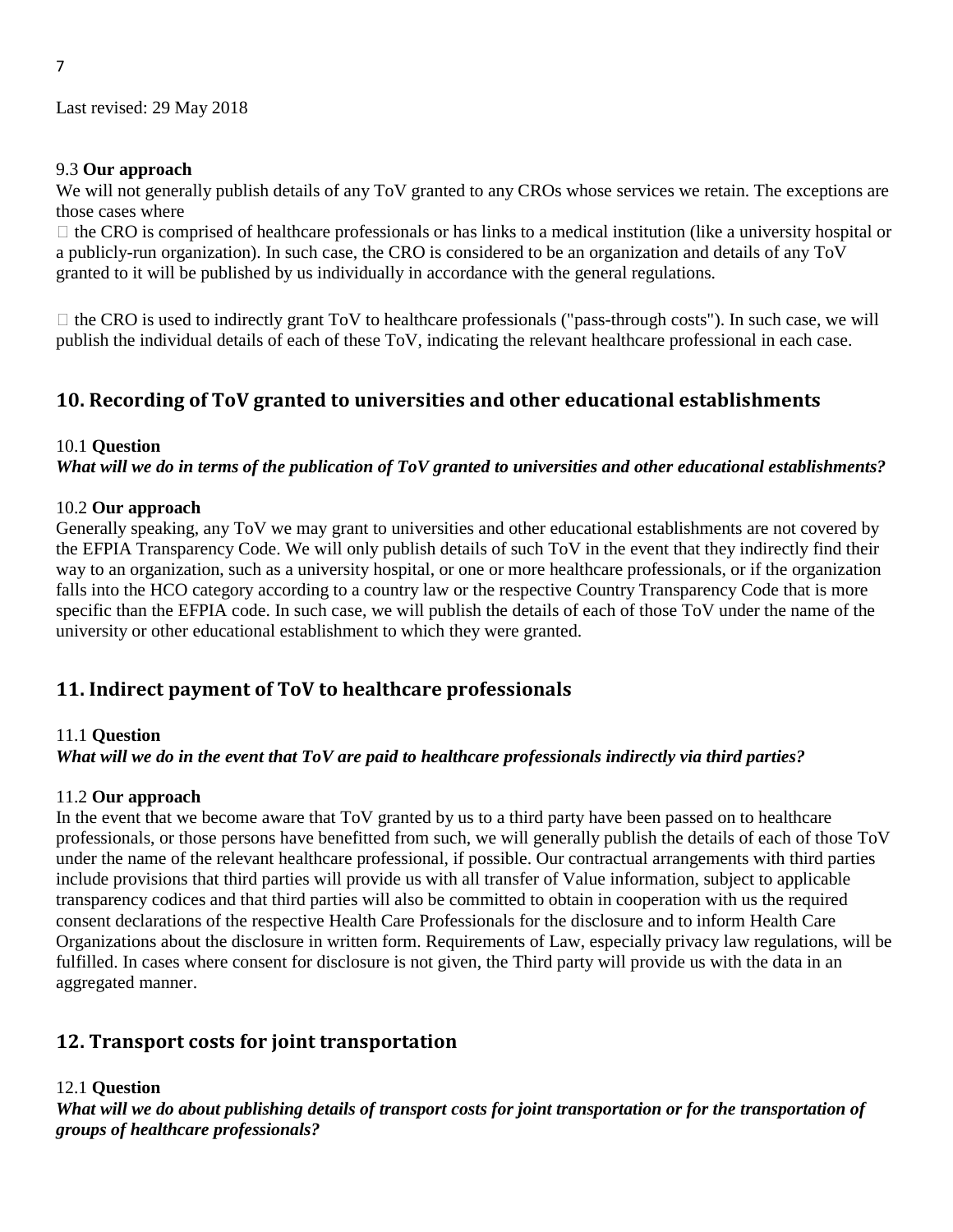### 12.2 **Legal background**

It is not necessary under the EFPIA Transparency Code to allocate ToV paid in the form of transport costs for a group of healthcare professionals to individual healthcare professionals within that group. For example, only the total amount of the costs for a bus shuttle for a group of healthcare professionals would be published and would not be broken down according to the particular individuals involved.

# <span id="page-7-0"></span>**III. QUESTIONS ON THE DATA FORMS**

### <span id="page-7-1"></span>**1. Donations – publication of ToV granted to hospitals or clinics**

### 1.1 **Question**

*What will we do about the publication of donations to hospitals or clinics?* 

#### 1.2 **Examples**

It is possible in this case that the donation will be made to a hospital or clinic as a whole or to a department or unit within that institution, such as the oncology unit.

#### 1.3 **Our approach**

We will disclose the name of the organizational unit that has provided the billing address (if the billing address is different from the recipient address in the contract, then the latter is to be disclosed) - company unique identifier is that of the contractual recipient.

1.4 Question *Which ToV will we publish relating to sponsoring agreements?* 

### 1.5 **Legal background**

In terms of sponsoring agreements, we understand an agreement in which CSL Behring is granted the possibility of performing marketing activities on an educational scientific event (e.g. conventions, conferences, symposia) in consideration of paying an adequate amount of money. Within the scope of sponsoring are agreements in which marketing activities are granted within other projects, e.g.

compilation of brochures ore other educational activities like compilation of websites, e-learning-tools.

### **Our approach**

We will disclose sponsoring fees and travel and accommodations as required by each country law or affiliate.

### <span id="page-7-2"></span>**2. Continuous professional development events – definition**

#### 2.1 **Question**

*What do we understand by continuous professional development events?* 

### 2.2 **Our approach**

We classify any event e.g. conventions, conferences, symposia, scientific training events with a medical or scientific focus or serving to further the training of healthcare professionals as continuous professional development events.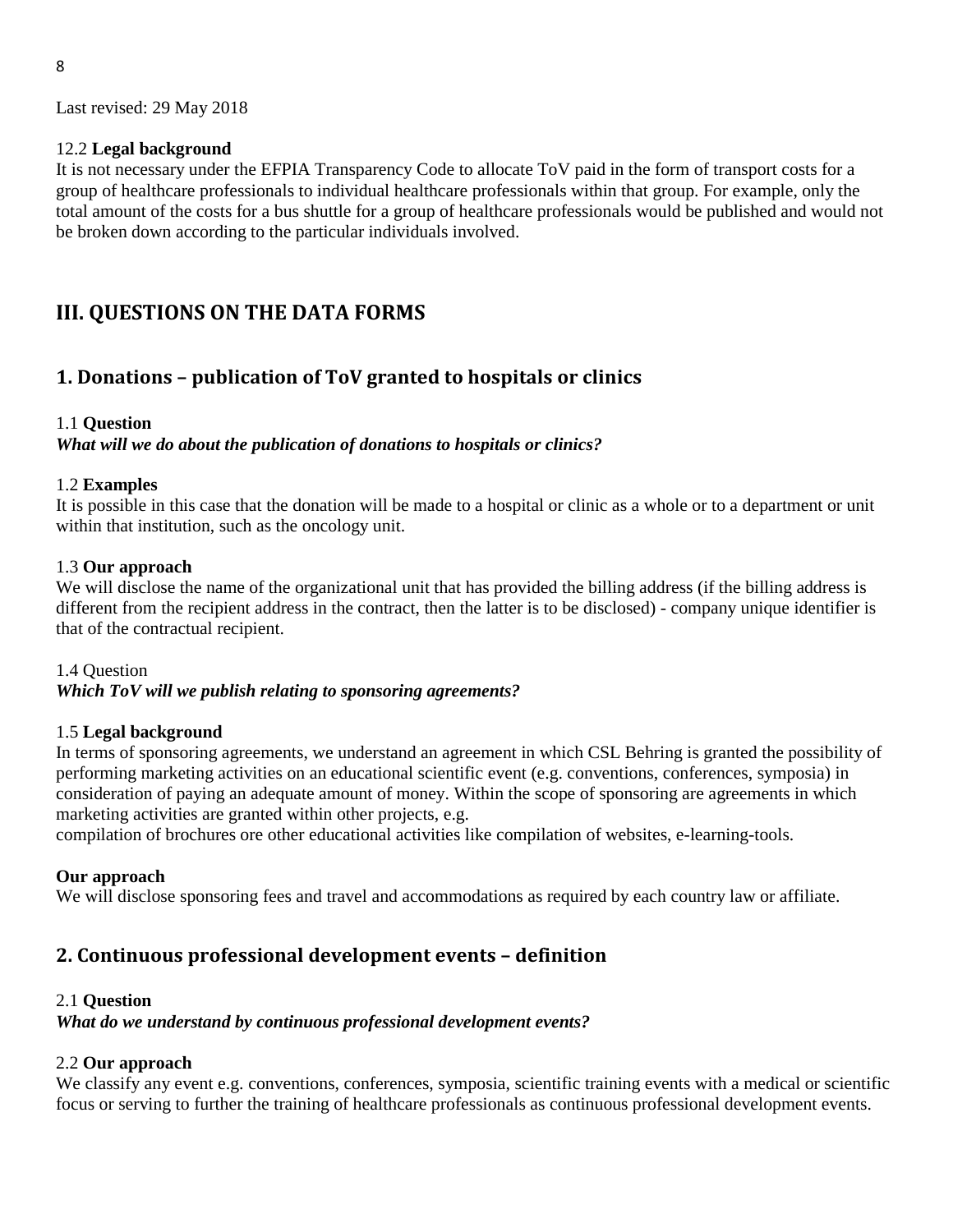### <span id="page-8-0"></span>**3. Continuous professional development events – attendance fees**

### 3.1 **Question**

*What will we do about the publication of the fees we have assumed for healthcare professionals or organizations to attend external continuous professional development events?* 

### 3.2 **Our approach**

We will generally publish the payment of attendance fees as a ToV to the relevant healthcare professionals in the section devoted to "fees". The total amount of such fees assumed during the reporting period will be published for each individual healthcare professional.

### <span id="page-8-1"></span>**4. Continuous professional development events – travel and accommodation costs**

#### 4.1 **Question**

*Which costs will we publish when we assume travel and accommodation costs relating to continuous professional development events?* 

#### 4.2 **Our approach**

We understand travel and accommodation costs to be any transportation to and from the event and/or transportation required within the event agenda. This includes hotel accommodations, but not meals unless required by national law (e.g. France and limited Portugal).

### <span id="page-8-2"></span>**5. Continuous professional development events – organization by an events agency**

### 5.1 **Question**

*What will we do about publishing details of TOV in the event that a continuous professional development event is organized by an events agency?* 

### 5.2 **Our approach**

If an event (e.g. convention, conference, symposium etc.) is organized by an events agency and the ToV is paid to that agency, but the event has a clear relevance to a HCO, we will publish details of such ToV and specify the name of the HCO.

### <span id="page-8-3"></span>**6. Continuous professional development events – costs for internal events**

#### 6.1 **Question**

*What will we do about publishing costs for internal continuous professional development events?* 

### 6.2 **Our approach**

In the event that we charge an attendance fee for one of our own internal continuous professional development events and waive it for certain healthcare professionals, we will publish this as a ToV granted to the relevant professional. In the event that we assume the travel and accommodation costs for those persons attending our internal continuous professional development events, details of such will be published specifying the name of the relevant healthcare professional in the category provided for this purpose.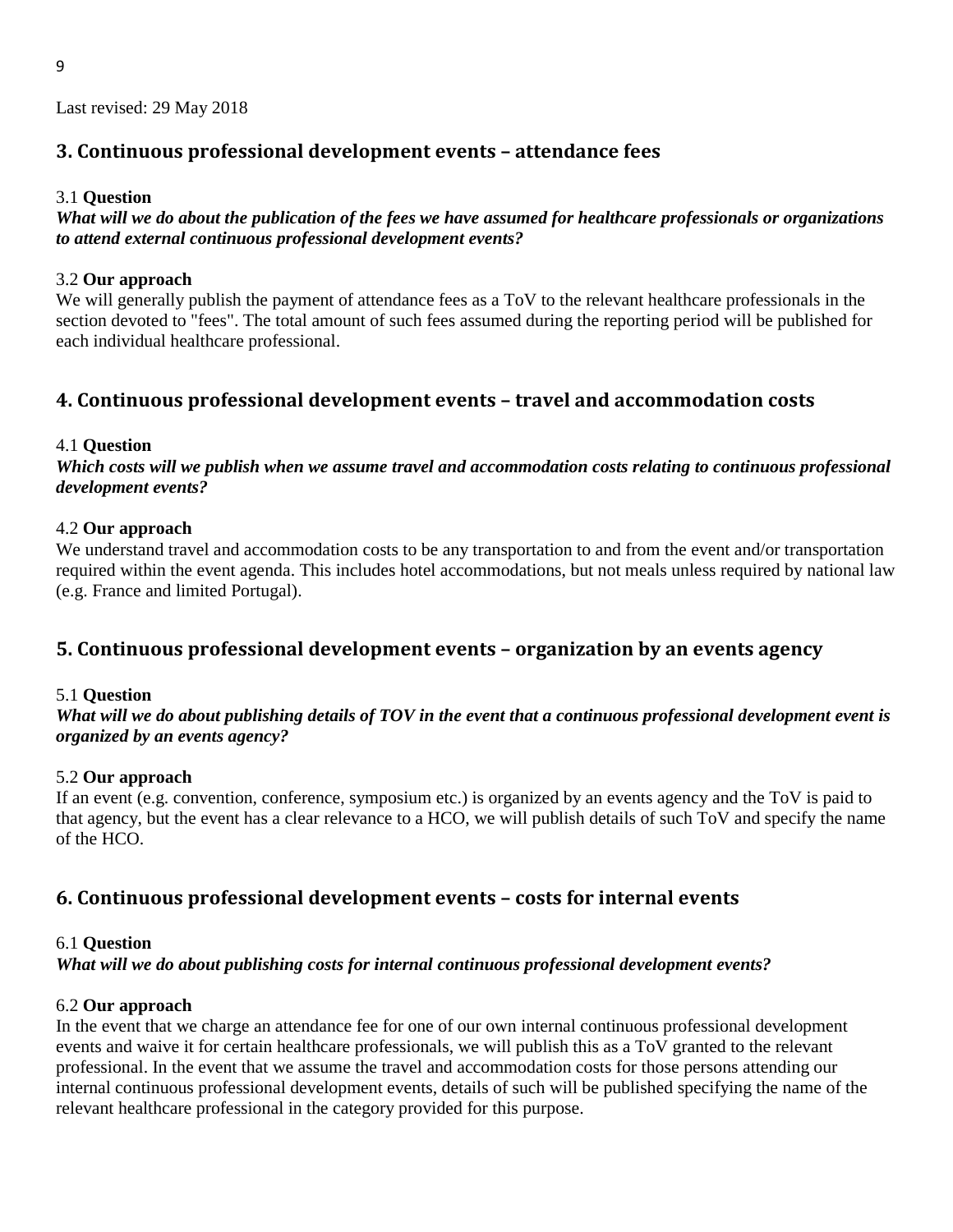# <span id="page-9-0"></span>**7. Service and consultancy fees – definition**

### 7.1 **Question**

*Which TOV do we record as service and consultancy fees?*

### 7.2 **Legal background**

Service and consultancy fees are due under corresponding service and consultancy agreements. We understand these to be services agreements for speakers, experts and trainers.

### 7.3 **Our approach**

Under the category service and consultancy fees, we record the service fees and any travel and accommodation as required.

# <span id="page-9-1"></span>**8. Service and consultancy fees – reimbursement of expenses**

### 8.1 **Question**

*What will we do about the publication of any expenses reimbursed in connection with service and consultancy fees?* 

### 8.2 **Legal background**

In terms of ToV falling under the category "service and consultancy fees," the data record template provides for any expenses reimbursed being published in addition to and separately from the fee itself. These expenses may include travel and accommodation costs. If, for example in the case of the joint transportation of a number of healthcare professionals, these costs are very insignificant and the effort required to record them separately is disproportionate to their value, only the total amount of the costs will be published.

### 8.3 **Question**

### *What will we do about the publication of any ToV relating to R&D activities?*

### 8.4 **Our approach**

In the event that the ToV relate to any R&D activities, we will only publish the total ToV without specifying the name of the recipient.

# <span id="page-9-2"></span>**9. R&D – definition**

### 9.1 **Question**  *Which ToV come under "R&D?"*

### 9.2 **Our approach**

• In terms of the category "R&D," we will only publish those ToV relating to "regulatory necessary" studies. These are any studies which are required in order to obtain approval for a pharmaceutical product or for post-marketing surveillance. We would consider this to include the planning and implementation of non-clinical studies (in accordance with the OECD Principles on Good Laboratory Practice), Phase I to IV clinical studies (pursuant to Directive 2001/20/EC) and non-interventional studies within the meaning of Section 19 EFPIA Code. We also include those studies which are necessary to demonstrate the additional benefit of a pharmaceutical product and to demonstrate or maintain that the expenses involved should be reimbursed.

• Clinical Trials